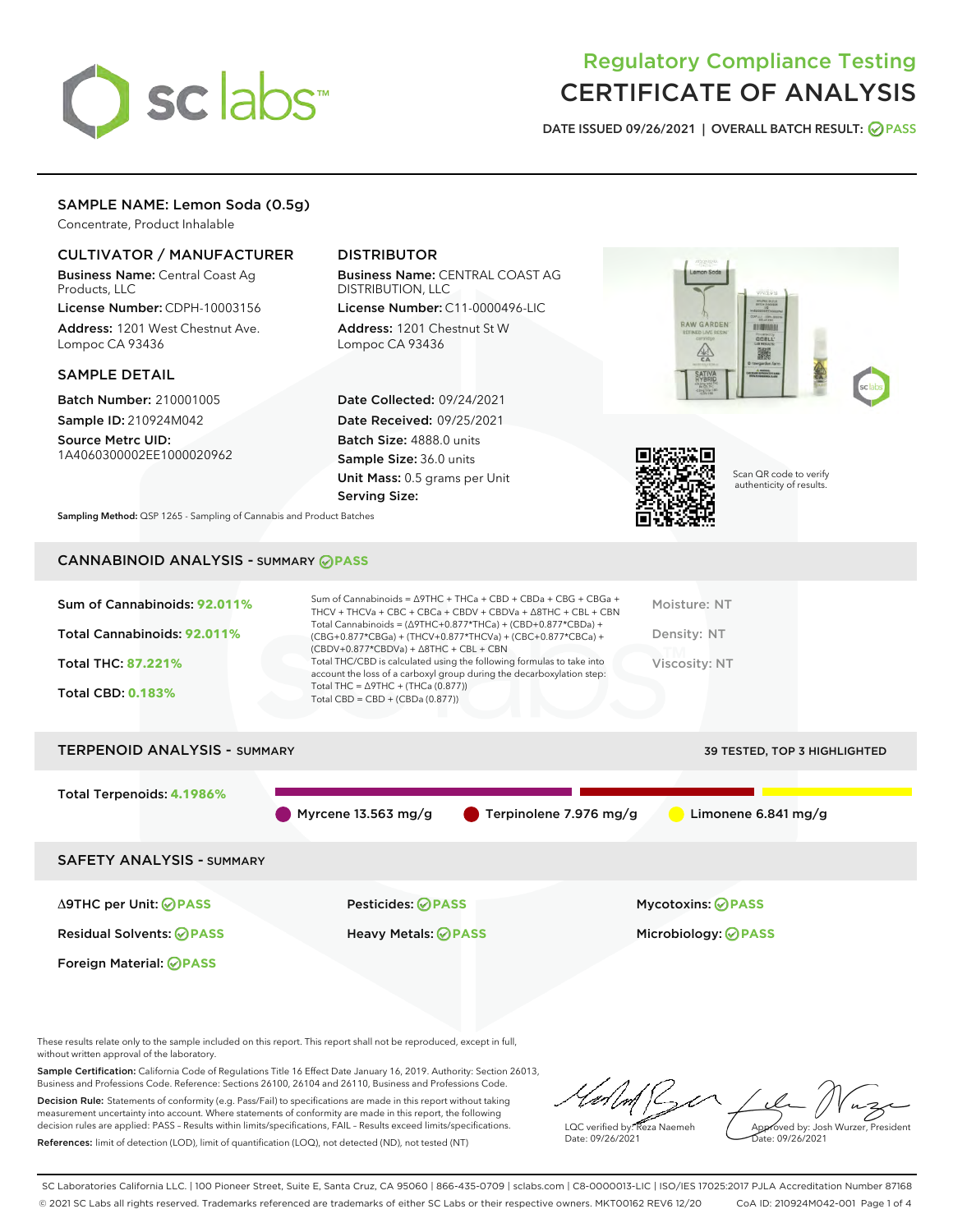



LEMON SODA (0.5G) | DATE ISSUED 09/26/2021 | OVERALL BATCH RESULT: **⊘** PASS

#### CANNABINOID TEST RESULTS - 09/26/2021 2 PASS

Tested by high-performance liquid chromatography with diode-array detection (HPLC-DAD). **Method:** QSP 1157 - Analysis of Cannabinoids by HPLC-DAD

#### TOTAL CANNABINOIDS: **92.011%**

Total Cannabinoids (Total THC) + (Total CBD) + (Total CBG) + (Total THCV) + (Total CBC) + (Total CBDV) + ∆8THC + CBL + CBN

TOTAL THC: **87.221%** Total THC (∆9THC+0.877\*THCa)

TOTAL CBD: **0.183%**

Total CBD (CBD+0.877\*CBDa)

TOTAL CBG: 3.637% Total CBG (CBG+0.877\*CBGa)

TOTAL THCV: 0.46% Total THCV (THCV+0.877\*THCVa)

TOTAL CBC: ND Total CBC (CBC+0.877\*CBCa)

TOTAL CBDV: ND Total CBDV (CBDV+0.877\*CBDVa)

| <b>COMPOUND</b>  | LOD/LOQ<br>(mg/g)          | <b>MEASUREMENT</b><br><b>UNCERTAINTY</b><br>(mg/g) | <b>RESULT</b><br>(mg/g) | <b>RESULT</b><br>(%) |
|------------------|----------------------------|----------------------------------------------------|-------------------------|----------------------|
| <b>A9THC</b>     | 0.06 / 0.26                | ±30.004                                            | 872.21                  | 87.221               |
| <b>CBG</b>       | 0.06 / 0.19                | ±1.433                                             | 36.37                   | 3.637                |
| <b>THCV</b>      | 0.1/0.2                    | ±0.23                                              | 4.6                     | 0.46                 |
| <b>CBN</b>       | 0.1/0.3                    | ±0.22                                              | 3.4                     | 0.34                 |
| <b>CBD</b>       | 0.07/0.29                  | ±0.085                                             | 1.83                    | 0.183                |
| $\triangle$ 8THC | 0.1/0.4                    | ±0.14                                              | 1.7                     | 0.17                 |
| <b>THCa</b>      | 0.05/0.14                  | N/A                                                | <b>ND</b>               | <b>ND</b>            |
| <b>THCVa</b>     | 0.07/0.20                  | N/A                                                | <b>ND</b>               | <b>ND</b>            |
| <b>CBDa</b>      | 0.02/0.19                  | N/A                                                | <b>ND</b>               | <b>ND</b>            |
| <b>CBDV</b>      | 0.04/0.15                  | N/A                                                | <b>ND</b>               | <b>ND</b>            |
| <b>CBDVa</b>     | 0.03/0.53                  | N/A                                                | <b>ND</b>               | <b>ND</b>            |
| <b>CBGa</b>      | 0.1 / 0.2                  | N/A                                                | <b>ND</b>               | <b>ND</b>            |
| <b>CBL</b>       | 0.06 / 0.24                | N/A                                                | <b>ND</b>               | <b>ND</b>            |
| <b>CBC</b>       | 0.2 / 0.5                  | N/A                                                | <b>ND</b>               | <b>ND</b>            |
| <b>CBCa</b>      | 0.07/0.28                  | N/A                                                | <b>ND</b>               | <b>ND</b>            |
|                  | <b>SUM OF CANNABINOIDS</b> |                                                    | 920.11 mg/g             | 92.011%              |

#### **UNIT MASS: 0.5 grams per Unit**

| ∆9THC per Unit                                                                            | 1120 per-package limit | 436.10 mg/unit<br><b>PASS</b> |  |  |  |
|-------------------------------------------------------------------------------------------|------------------------|-------------------------------|--|--|--|
| <b>Total THC per Unit</b>                                                                 |                        | 436.10 mg/unit                |  |  |  |
| <b>CBD per Unit</b>                                                                       |                        | $0.92$ mg/unit                |  |  |  |
| <b>Total CBD per Unit</b>                                                                 |                        | $0.92$ mg/unit                |  |  |  |
| Sum of Cannabinoids<br>per Unit                                                           |                        | 460.06 mg/unit                |  |  |  |
| <b>Total Cannabinoids</b><br>per Unit                                                     |                        | 460.00 mg/unit                |  |  |  |
| <b>MOISTURE TEST RESULT</b><br><b>VISCOSITY TEST RESULT</b><br><b>DENSITY TEST RESULT</b> |                        |                               |  |  |  |

Not Tested

Not Tested

Not Tested

#### TERPENOID TEST RESULTS - 09/26/2021

Terpene analysis utilizing gas chromatography-flame ionization detection (GC-FID). **Method:** QSP 1192 - Analysis of Terpenoids by GC-FID

| <b>COMPOUND</b>         | LOD/LOQ<br>(mg/g) | <b>MEASUREMENT</b><br><b>UNCERTAINTY</b><br>(mg/g) | <b>RESULT</b><br>(mg/g)                         | <b>RESULT</b><br>(%) |
|-------------------------|-------------------|----------------------------------------------------|-------------------------------------------------|----------------------|
| <b>Myrcene</b>          | 0.008 / 0.025     | ±0.1750                                            | 13.563                                          | 1.3563               |
| Terpinolene             | 0.008 / 0.026     | ±0.1635                                            | 7.976                                           | 0.7976               |
| Limonene                | 0.005 / 0.016     | ±0.0978                                            | 6.841                                           | 0.6841               |
| $\beta$ Caryophyllene   | 0.004 / 0.012     | ±0.1259                                            | 3.537                                           | 0.3537               |
| $\beta$ Pinene          | 0.004 / 0.014     | ±0.0188                                            | 1.637                                           | 0.1637               |
| $\alpha$ Pinene         | 0.005 / 0.017     | ±0.0132                                            | 1.539                                           | 0.1539               |
| Linalool                | 0.009 / 0.032     | ±0.0413                                            | 1.087                                           | 0.1087               |
| $\alpha$ Humulene       | 0.009/0.029       | ±0.0338                                            | 1.053                                           | 0.1053               |
| Terpineol               | 0.016 / 0.055     | ±0.0555                                            | 0.904                                           | 0.0904               |
| Ocimene                 | 0.011 / 0.038     | ±0.0275                                            | 0.856                                           | 0.0856               |
| trans-ß-Farnesene       | 0.008 / 0.025     | ±0.0178                                            | 0.500                                           | 0.0500               |
| Fenchol                 | 0.010 / 0.034     | ±0.0192                                            | 0.496                                           | 0.0496               |
| Valencene               | 0.009 / 0.030     | ±0.0264                                            | 0.383                                           | 0.0383               |
| $\alpha$ Phellandrene   | 0.006 / 0.020     | ±0.0040                                            | 0.292                                           | 0.0292               |
| $\alpha$ Terpinene      | 0.005 / 0.017     | ±0.0035                                            | 0.233                                           | 0.0233               |
| 3 Carene                | 0.005 / 0.018     | ±0.0030                                            | 0.210                                           | 0.0210               |
| $\gamma$ Terpinene      | 0.006 / 0.018     | ±0.0031                                            | 0.180                                           | 0.0180               |
| Camphene                | 0.005 / 0.015     | ±0.0016                                            | 0.135                                           | 0.0135               |
| Guaiol                  | 0.009 / 0.030     | ±0.0061                                            | 0.130                                           | 0.0130               |
| Borneol                 | 0.005 / 0.016     | ±0.0050                                            | 0.119                                           | 0.0119               |
| $\alpha$ Bisabolol      | 0.008 / 0.026     | ±0.0043                                            | 0.080                                           | 0.0080               |
| Citronellol             | 0.003 / 0.010     | ±0.0032                                            | 0.066                                           | 0.0066               |
| <b>Nerolidol</b>        | 0.009 / 0.028     | ±0.0031                                            | 0.050                                           | 0.0050               |
| Fenchone                | 0.009 / 0.028     | ±0.0012                                            | 0.042                                           | 0.0042               |
| Eucalyptol              | 0.006 / 0.018     | ±0.0007                                            | 0.029                                           | 0.0029               |
| Sabinene                | 0.004 / 0.014     | ±0.0003                                            | 0.025                                           | 0.0025               |
| p-Cymene                | 0.005 / 0.016     | ±0.0006                                            | 0.023                                           | 0.0023               |
| Sabinene Hydrate        | 0.006 / 0.022     | N/A                                                | <loq< th=""><th><loq< th=""></loq<></th></loq<> | <loq< th=""></loq<>  |
| Nerol                   | 0.003 / 0.011     | N/A                                                | <loq< th=""><th><loq< th=""></loq<></th></loq<> | <loq< th=""></loq<>  |
| Caryophyllene<br>Oxide  | 0.010 / 0.033     | N/A                                                | <loq< th=""><th><loq< th=""></loq<></th></loq<> | <loq< th=""></loq<>  |
| (-)-Isopulegol          | 0.005 / 0.016     | N/A                                                | ND                                              | <b>ND</b>            |
| Camphor                 | 0.006 / 0.019     | N/A                                                | ND                                              | ND                   |
| Isoborneol              | 0.004 / 0.012     | N/A                                                | <b>ND</b>                                       | <b>ND</b>            |
| Menthol                 | 0.008 / 0.025     | N/A                                                | ND                                              | <b>ND</b>            |
| R-(+)-Pulegone          | 0.003 / 0.011     | N/A                                                | ND                                              | ND                   |
| Geraniol                | 0.002 / 0.007     | N/A                                                | ND                                              | ND                   |
| <b>Geranyl Acetate</b>  | 0.004 / 0.014     | N/A                                                | ND                                              | <b>ND</b>            |
| $\alpha$ Cedrene        | 0.005 / 0.016     | N/A                                                | ND                                              | ND                   |
| Cedrol                  | 0.008 / 0.027     | N/A                                                | ND                                              | ND                   |
| <b>TOTAL TERPENOIDS</b> |                   |                                                    | 41.986 mg/g                                     | 4.1986%              |

SC Laboratories California LLC. | 100 Pioneer Street, Suite E, Santa Cruz, CA 95060 | 866-435-0709 | sclabs.com | C8-0000013-LIC | ISO/IES 17025:2017 PJLA Accreditation Number 87168 © 2021 SC Labs all rights reserved. Trademarks referenced are trademarks of either SC Labs or their respective owners. MKT00162 REV6 12/20 CoA ID: 210924M042-001 Page 2 of 4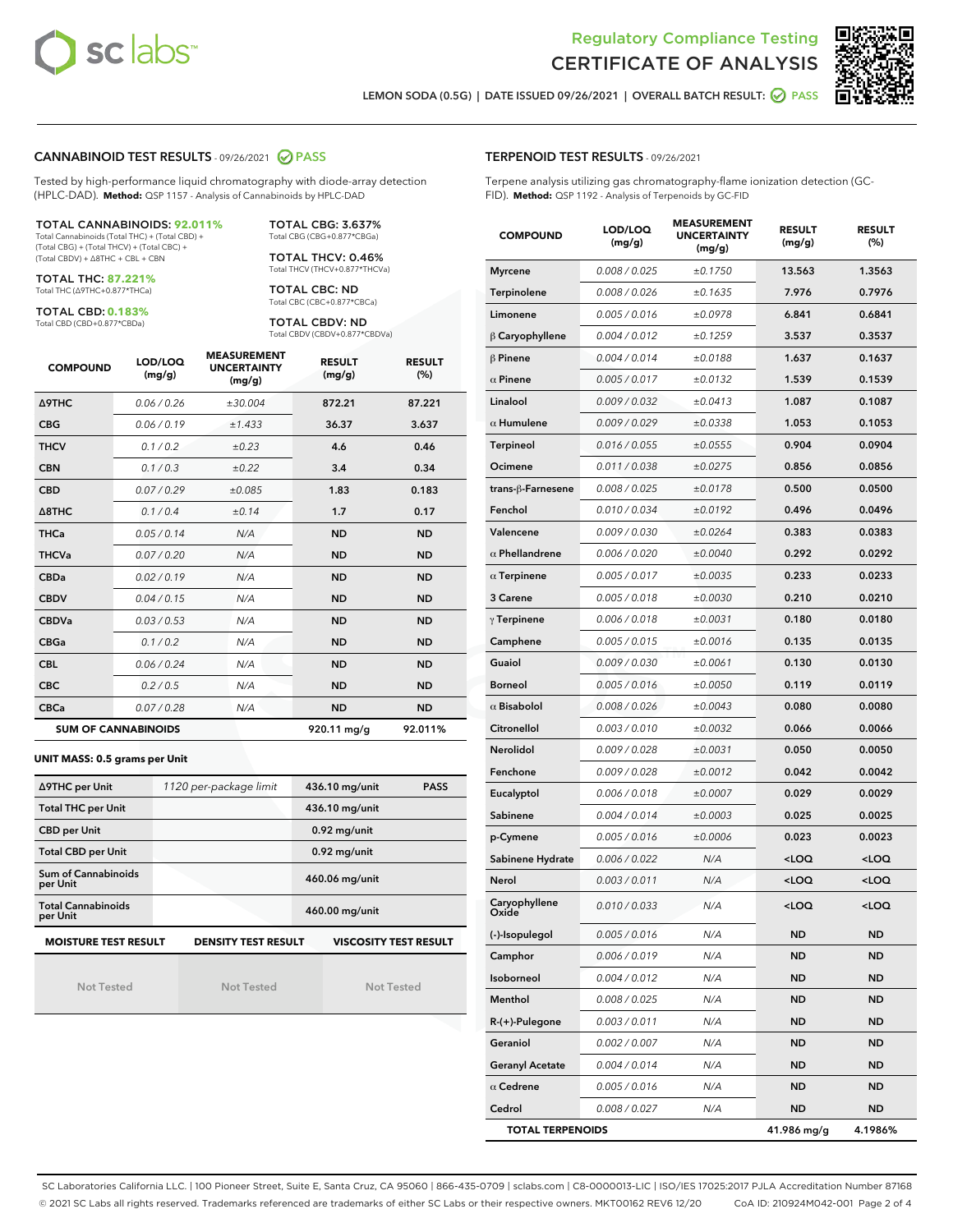



LEMON SODA (0.5G) | DATE ISSUED 09/26/2021 | OVERALL BATCH RESULT:  $\bigotimes$  PASS

## CATEGORY 1 PESTICIDE TEST RESULTS - 09/26/2021 2 PASS

Pesticide and plant growth regulator analysis utilizing high-performance liquid chromatography-mass spectrometry (HPLC-MS) or gas chromatography-mass spectrometry (GC-MS). \*GC-MS utilized where indicated. **Method:** QSP 1212 - Analysis of Pesticides and Mycotoxins by LC-MS or QSP 1213 - Analysis of Pesticides by GC-MS

| <b>COMPOUND</b>             | LOD/LOQ<br>$(\mu g/g)$ | <b>ACTION</b><br><b>LIMIT</b><br>$(\mu g/g)$ | <b>MEASUREMENT</b><br><b>UNCERTAINTY</b><br>$(\mu g/g)$ | <b>RESULT</b><br>$(\mu g/g)$ | <b>RESULT</b> |
|-----------------------------|------------------------|----------------------------------------------|---------------------------------------------------------|------------------------------|---------------|
| Aldicarb                    | 0.03 / 0.08            | $\ge$ LOD                                    | N/A                                                     | <b>ND</b>                    | <b>PASS</b>   |
| Carbofuran                  | 0.02/0.05              | $>$ LOD                                      | N/A                                                     | <b>ND</b>                    | <b>PASS</b>   |
| Chlordane*                  | 0.03 / 0.08            | $\ge$ LOD                                    | N/A                                                     | <b>ND</b>                    | <b>PASS</b>   |
| Chlorfenapyr*               | 0.03/0.10              | $>$ LOD                                      | N/A                                                     | <b>ND</b>                    | <b>PASS</b>   |
| Chlorpyrifos                | 0.02 / 0.06            | $\ge$ LOD                                    | N/A                                                     | <b>ND</b>                    | <b>PASS</b>   |
| Coumaphos                   | 0.02 / 0.07            | $\ge$ LOD                                    | N/A                                                     | <b>ND</b>                    | <b>PASS</b>   |
| Daminozide                  | 0.02 / 0.07            | $\ge$ LOD                                    | N/A                                                     | <b>ND</b>                    | <b>PASS</b>   |
| <b>DDVP</b><br>(Dichlorvos) | 0.03/0.09              | $\ge$ LOD                                    | N/A                                                     | <b>ND</b>                    | <b>PASS</b>   |
| Dimethoate                  | 0.03/0.08              | $>$ LOD                                      | N/A                                                     | <b>ND</b>                    | <b>PASS</b>   |
| Ethoprop(hos)               | 0.03/0.10              | $\ge$ LOD                                    | N/A                                                     | <b>ND</b>                    | <b>PASS</b>   |
| Etofenprox                  | 0.02 / 0.06            | $\ge$ LOD                                    | N/A                                                     | <b>ND</b>                    | <b>PASS</b>   |
| Fenoxycarb                  | 0.03 / 0.08            | $\ge$ LOD                                    | N/A                                                     | <b>ND</b>                    | <b>PASS</b>   |
| Fipronil                    | 0.03/0.08              | $>$ LOD                                      | N/A                                                     | <b>ND</b>                    | <b>PASS</b>   |
| Imazalil                    | 0.02 / 0.06            | $\ge$ LOD                                    | N/A                                                     | <b>ND</b>                    | <b>PASS</b>   |
| Methiocarb                  | 0.02 / 0.07            | $\ge$ LOD                                    | N/A                                                     | <b>ND</b>                    | <b>PASS</b>   |
| Methyl<br>parathion         | 0.03/0.10              | $\ge$ LOD                                    | N/A                                                     | <b>ND</b>                    | <b>PASS</b>   |
| <b>Mevinphos</b>            | 0.03/0.09              | $>$ LOD                                      | N/A                                                     | <b>ND</b>                    | <b>PASS</b>   |
| Paclobutrazol               | 0.02 / 0.05            | $\ge$ LOD                                    | N/A                                                     | <b>ND</b>                    | <b>PASS</b>   |
| Propoxur                    | 0.03/0.09              | $\ge$ LOD                                    | N/A                                                     | <b>ND</b>                    | <b>PASS</b>   |
| Spiroxamine                 | 0.03 / 0.08            | $\ge$ LOD                                    | N/A                                                     | <b>ND</b>                    | <b>PASS</b>   |
| Thiacloprid                 | 0.03/0.10              | $\ge$ LOD                                    | N/A                                                     | <b>ND</b>                    | <b>PASS</b>   |

#### CATEGORY 2 PESTICIDE TEST RESULTS - 09/26/2021 @ PASS

| <b>COMPOUND</b>          | LOD/LOO<br>$(\mu g/g)$ | <b>ACTION</b><br>LIMIT<br>$(\mu g/g)$ | <b>MEASUREMENT</b><br><b>UNCERTAINTY</b><br>$(\mu g/g)$ | <b>RESULT</b><br>$(\mu g/g)$ | <b>RESULT</b> |  |
|--------------------------|------------------------|---------------------------------------|---------------------------------------------------------|------------------------------|---------------|--|
| Abamectin                | 0.03/0.10              | 0.1                                   | N/A                                                     | <b>ND</b>                    | <b>PASS</b>   |  |
| Acephate                 | 0.02/0.07              | 0.1                                   | N/A                                                     | <b>ND</b>                    | <b>PASS</b>   |  |
| Acequinocyl              | 0.02/0.07              | 0.1                                   | N/A                                                     | <b>ND</b>                    | <b>PASS</b>   |  |
| Acetamiprid              | 0.02 / 0.05            | 0.1                                   | N/A                                                     | <b>ND</b>                    | <b>PASS</b>   |  |
| Azoxystrobin             | 0.02/0.07              | 0.1                                   | N/A                                                     | <b>ND</b>                    | <b>PASS</b>   |  |
| <b>Bifenazate</b>        | 0.01 / 0.04            | 0.1                                   | N/A                                                     | <b>ND</b>                    | <b>PASS</b>   |  |
| <b>Bifenthrin</b>        | 0.02 / 0.05            | 3                                     | N/A                                                     | <b>ND</b>                    | <b>PASS</b>   |  |
| <b>Boscalid</b>          | 0.03/0.09              | 0.1                                   | N/A                                                     | <b>ND</b>                    | <b>PASS</b>   |  |
| Captan                   | 0.19/0.57              | 0.7                                   | N/A                                                     | <b>ND</b>                    | <b>PASS</b>   |  |
| Carbaryl                 | 0.02/0.06              | 0.5                                   | N/A                                                     | <b>ND</b>                    | <b>PASS</b>   |  |
| Chlorantranilip-<br>role | 0.04/0.12              | 10                                    | N/A                                                     | <b>ND</b>                    | <b>PASS</b>   |  |
| Clofentezine             | 0.03/0.09              | 0.1                                   | N/A                                                     | <b>ND</b>                    | <b>PASS</b>   |  |

|  | <b>CATEGORY 2 PESTICIDE TEST RESULTS</b> - 09/26/2021 continued |  |
|--|-----------------------------------------------------------------|--|
|  |                                                                 |  |

| <b>COMPOUND</b>               | LOD/LOQ<br>(µg/g) | <b>ACTION</b><br>LIMIT<br>$(\mu g/g)$ | <b>MEASUREMENT</b><br><b>UNCERTAINTY</b><br>$(\mu g/g)$ | <b>RESULT</b><br>(µg/g) | <b>RESULT</b> |
|-------------------------------|-------------------|---------------------------------------|---------------------------------------------------------|-------------------------|---------------|
| Cyfluthrin                    | 0.12 / 0.38       | 2                                     | N/A                                                     | <b>ND</b>               | <b>PASS</b>   |
| Cypermethrin                  | 0.11 / 0.32       | $\mathcal{I}$                         | N/A                                                     | <b>ND</b>               | <b>PASS</b>   |
| Diazinon                      | 0.02 / 0.05       | 0.1                                   | N/A                                                     | <b>ND</b>               | <b>PASS</b>   |
| Dimethomorph                  | 0.03 / 0.09       | 2                                     | N/A                                                     | <b>ND</b>               | <b>PASS</b>   |
| Etoxazole                     | 0.02 / 0.06       | 0.1                                   | N/A                                                     | <b>ND</b>               | <b>PASS</b>   |
| Fenhexamid                    | 0.03 / 0.09       | 0.1                                   | N/A                                                     | <b>ND</b>               | <b>PASS</b>   |
| Fenpyroximate                 | 0.02 / 0.06       | 0.1                                   | N/A                                                     | <b>ND</b>               | <b>PASS</b>   |
| Flonicamid                    | 0.03 / 0.10       | 0.1                                   | N/A                                                     | <b>ND</b>               | <b>PASS</b>   |
| Fludioxonil                   | 0.03 / 0.10       | 0.1                                   | N/A                                                     | <b>ND</b>               | <b>PASS</b>   |
| Hexythiazox                   | 0.02 / 0.07       | 0.1                                   | N/A                                                     | <b>ND</b>               | <b>PASS</b>   |
| Imidacloprid                  | 0.04 / 0.11       | 5                                     | N/A                                                     | <b>ND</b>               | <b>PASS</b>   |
| Kresoxim-methyl               | 0.02 / 0.07       | 0.1                                   | N/A                                                     | <b>ND</b>               | <b>PASS</b>   |
| Malathion                     | 0.03 / 0.09       | 0.5                                   | N/A                                                     | <b>ND</b>               | <b>PASS</b>   |
| Metalaxyl                     | 0.02 / 0.07       | $\overline{c}$                        | N/A                                                     | <b>ND</b>               | <b>PASS</b>   |
| Methomyl                      | 0.03 / 0.10       | $\mathcal{I}$                         | N/A                                                     | <b>ND</b>               | <b>PASS</b>   |
| Myclobutanil                  | 0.03 / 0.09       | 0.1                                   | N/A                                                     | <b>ND</b>               | <b>PASS</b>   |
| Naled                         | 0.02 / 0.07       | 0.1                                   | N/A                                                     | <b>ND</b>               | <b>PASS</b>   |
| Oxamyl                        | 0.04 / 0.11       | 0.5                                   | N/A                                                     | <b>ND</b>               | <b>PASS</b>   |
| Pentachloronitro-<br>benzene* | 0.03/0.09         | 0.1                                   | N/A                                                     | <b>ND</b>               | <b>PASS</b>   |
| Permethrin                    | 0.04 / 0.12       | 0.5                                   | N/A                                                     | <b>ND</b>               | <b>PASS</b>   |
| Phosmet                       | 0.03 / 0.10       | 0.1                                   | N/A                                                     | <b>ND</b>               | <b>PASS</b>   |
| Piperonylbu-<br>toxide        | 0.02 / 0.07       | 3                                     | N/A                                                     | <b>ND</b>               | <b>PASS</b>   |
| Prallethrin                   | 0.03 / 0.08       | 0.1                                   | N/A                                                     | <b>ND</b>               | <b>PASS</b>   |
| Propiconazole                 | 0.02 / 0.07       | 0.1                                   | N/A                                                     | <b>ND</b>               | <b>PASS</b>   |
| Pyrethrins                    | 0.04 / 0.12       | 0.5                                   | N/A                                                     | <b>ND</b>               | <b>PASS</b>   |
| Pyridaben                     | 0.02 / 0.07       | 0.1                                   | N/A                                                     | <b>ND</b>               | <b>PASS</b>   |
| Spinetoram                    | 0.02 / 0.07       | 0.1                                   | N/A                                                     | <b>ND</b>               | <b>PASS</b>   |
| Spinosad                      | 0.02 / 0.07       | 0.1                                   | N/A                                                     | <b>ND</b>               | <b>PASS</b>   |
| Spiromesifen                  | 0.02 / 0.05       | 0.1                                   | N/A                                                     | <b>ND</b>               | <b>PASS</b>   |
| Spirotetramat                 | 0.02 / 0.06       | 0.1                                   | N/A                                                     | <b>ND</b>               | <b>PASS</b>   |
| Tebuconazole                  | 0.02 / 0.07       | 0.1                                   | N/A                                                     | <b>ND</b>               | <b>PASS</b>   |
| Thiamethoxam                  | 0.03 / 0.10       | 5                                     | N/A                                                     | <b>ND</b>               | <b>PASS</b>   |
| Trifloxystrobin               | 0.03 / 0.08       | 0.1                                   | N/A                                                     | <b>ND</b>               | <b>PASS</b>   |

SC Laboratories California LLC. | 100 Pioneer Street, Suite E, Santa Cruz, CA 95060 | 866-435-0709 | sclabs.com | C8-0000013-LIC | ISO/IES 17025:2017 PJLA Accreditation Number 87168 © 2021 SC Labs all rights reserved. Trademarks referenced are trademarks of either SC Labs or their respective owners. MKT00162 REV6 12/20 CoA ID: 210924M042-001 Page 3 of 4